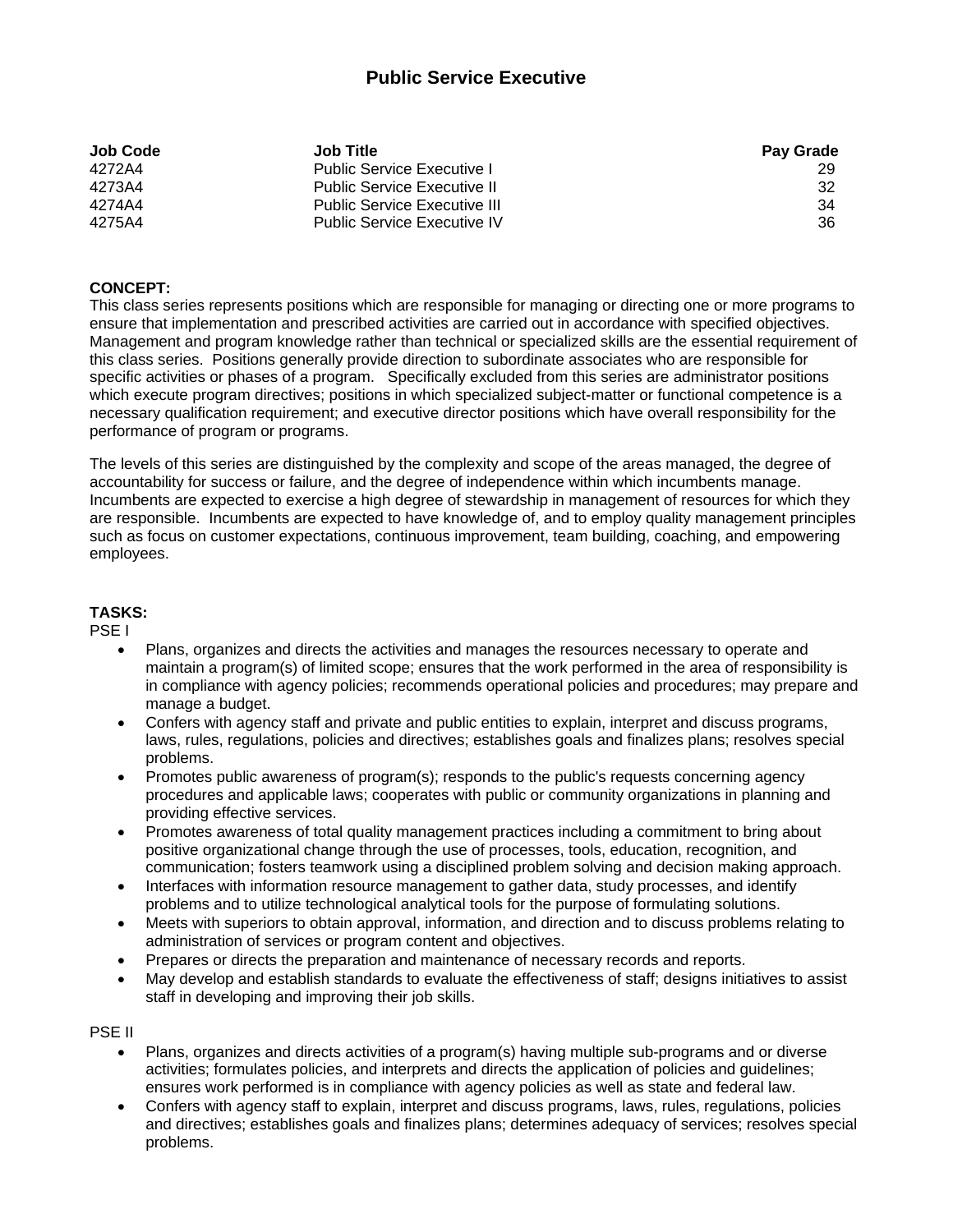- Promotes public awareness of program(s); responds to the public's requests concerning agency procedures and applicable laws; cooperates with public or community groups in planning and providing effective program services; may participate as a member on national, state or local committees and organizations.
- Promotes awareness of total quality management practices including a commitment to bring about positive organizational change through the use of processes, tools, education, recognition, and communication; fosters teamwork using a disciplined problem solving and decision making approach.
- Interfaces with information resource management to gather data, study processes, and identify problems and to utilize technological analytical tools for the purpose of formulating solutions.
- Meets with superiors to obtain information and direction and discuss problems relating to administration of services or program content and objectives.
- Develops strategic plans, with emphasis on performance based customer service; manages program budget(s); may allocate resources.
- May develop and establish standards to evaluate the effectiveness of staff; designs initiatives to assist staff in developing and improving job skills.

### PSE III

- Directs and controls resources necessary to operate and maintain multiple agency programs and activities; establishes and/or approves operating procedures, objectives and goals within broad agency and regulatory guidelines.
- Formulates policies; interprets, directs and/or coordinates the application of policies and guidelines through contractors, vendors, providers, or lower level managers; ensures that the work performed is in compliance with agency policies as well as state and federal laws.
- Establishes performance measures for contractors, vendors, or providers to ensure work is performed according to requirements.
- Develops short and long-range strategic plans including the allocation of resources, establishment of objectives, and strategies to accomplish objectives.
- Develops and maintains budget(s); accountable for program results and effective utilization of physical, financial and or human resources.
- Promotes awareness of program(s); responds to the public's requests concerning agency procedures and applicable laws; cooperates with public or community groups and functions as a liaison for contractors, vendors, or providers in planning and providing effective program services; may participate as a member on national, state or local committees and organizations.
- Uses management systems and tools to continually improve program services and procedures, to determine whether needs are being met; initiates changes to correct deficiencies; and adapts programs and services to meet changing needs.
- Meets with superiors to obtain information and direction and to discuss problems relating to administration of services or program content and objectives; coordinates program efforts with functions and programs of other agencies.
- Develops and establishes standards to evaluate the effectiveness of staff and contractors, vendors, and providers; designs initiatives to assist staff in developing and improving job skills and develops courses of action as necessary for contractors, vendors or providers if established performance measures are not met.
- Promotes understanding of and participation in total quality management practices including a commitment to bring about positive organizational change through the use of processes, tools, education, recognition, and communication; fosters teamwork using a disciplined problem solving and decision making approach.
- Interfaces with information resource management to gather data, study processes, and identify problems and to utilize technological analytical tools for the purpose of formulating solutions.

## PSE IV

- Directs a variety of related programs or major operational units having state-wide or agency-wide impact including all policy development and administration activities.
- Directs the development of budgets; evaluates budget initiative papers; approves justification and explanation of budget recommendations; monitors fiscal responsibility of subordinate managers.
- Develops short and long-range strategic plans including the allocation of resources, establishment of objectives, and strategies to accomplish objectives.
- Serves as the legislative liaison; develops legislative proposals; may prepare and present legislative testimony; continually monitors and reacts to legislative agenda and actions.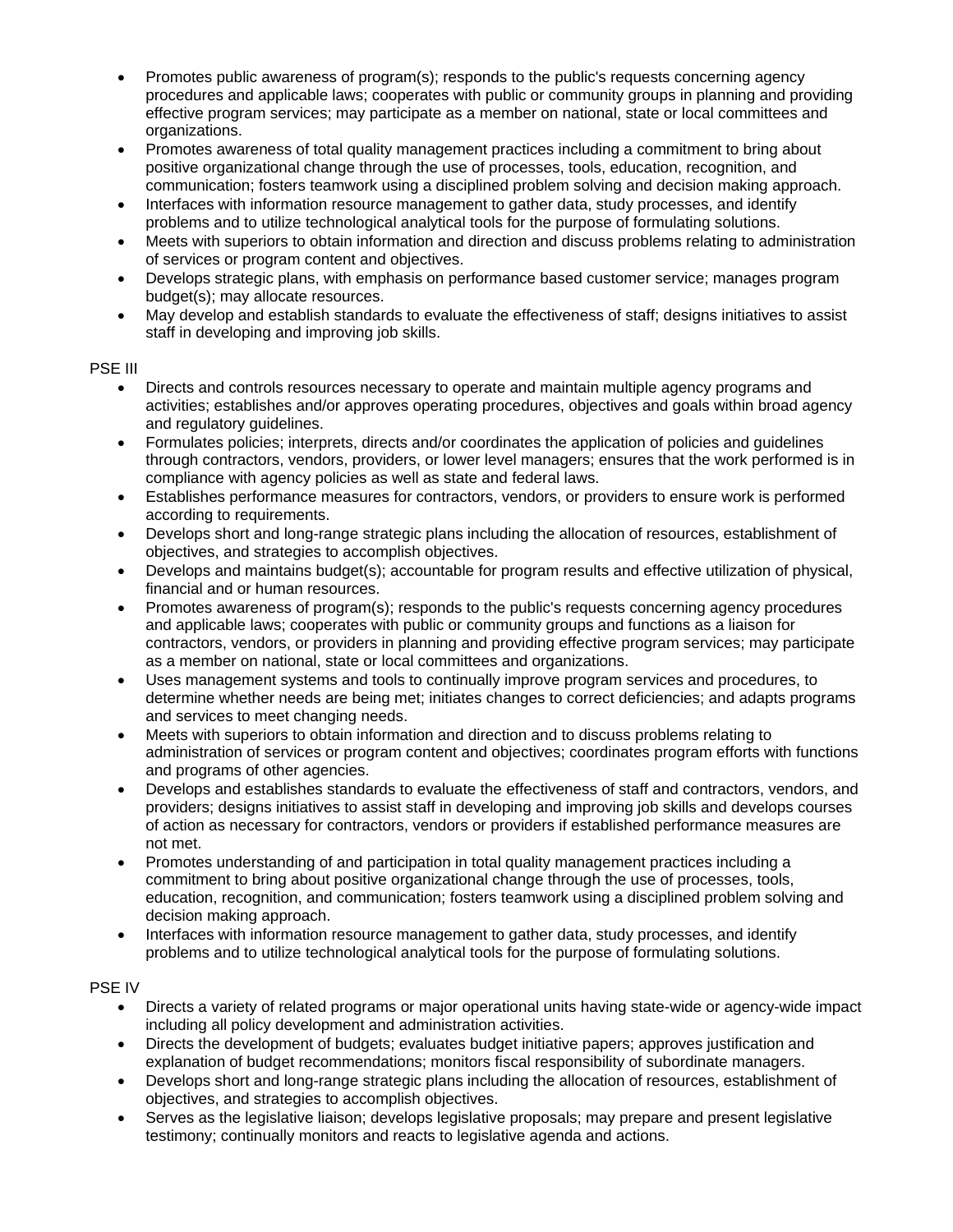- Develops and establishes standards to evaluate the effectiveness of subordinate managers; designs initiatives to assist staff in developing and improving job skills.
- Oversees the preparation of specifications relating to contracts for agency services that are administered by private providers or organizations.
- Serves on the executive management team for the agency; functions as an advisor to senior management with frequent contacts with cabinet-level executives, other agencies' senior management officials, the public, or the media.
- Establishes and guides the directions of teams in developing solutions to identified problems and to continually refine processes, activities and programs of the agency.
- Promotes understanding of and participation in total quality management practices including a commitment to bring about positive organizational change through the use of processes, tools, education, recognition, and communication; fosters teamwork using a disciplined problem solving and decision making approach.
- Interfaces with information resource management to gather data, study processes, and identify problems and to utilize technological analytical tools for the purpose of formulating solutions.

### **LEVELS OF WORK**

Class Group consists of four classes.

**Public Service Executive I:** This is managerial work with limited scope in planning, organizing and directing the activities and managing the resources necessary to operate and maintain a program; or assist in the management of a program with diverse sub-programs and or activities. Work involves developing or revising the program(s) operating policies, procedures, objectives and goals within agency or regulatory guidelines; recommending changes to program policies or regulations due to changes in laws, requirements or activities; using management systems and tools to determine, assign and oversee the quality of work; directing and coordinating the program activities, and potentially exercising control over resources for specific phases of a program(s).

**Minimum Requirement:** One year of experience in planning, organizing and directing the work of a department, program or agency. Education may be substituted for experience as determined relevant by the agency.

**Public Service Executive II:** This is managerial work planning, organizing and directing the activities and managing the resources necessary to operate and maintain a program or programs that have multiple subprograms and/or diverse activities. Work involves developing or revising the program(s) operating procedures, objectives and goals within agency or regulatory guidelines; formulating policies, and interpreting and directing the application of policies and guidelines; using management systems and tools to determine, assign, and oversee the quality of work and to direct and coordinate program activities; and exercising control over resources for specific phases of a program(s).

**Minimum Requirement:** Two years of experience in planning, organizing and directing the work of a department, program or agency. Education may be substituted for experience as determined relevant by the agency.

**Public Service Executive III:** This is diverse or complex managerial work exercising authority and control over the resources necessary to operate and maintain multiple agency programs and activities. Work involves establishing and/or approving operating procedures, objectives and goals within agency or regulatory guidelines; formulating policies, and interpreting and directing the application of policies and guidelines; using management systems and tools to determine, assign and oversee the quality of work; and coordinating or managing the resources and budgets necessary for operations through contractors, vendors, providers, or lower level managers.

**Minimum Requirements:** Three years of experience in planning, organizing and directing the work of a department, program or agency. Education may be substituted for experience as determined relevant by the agency.